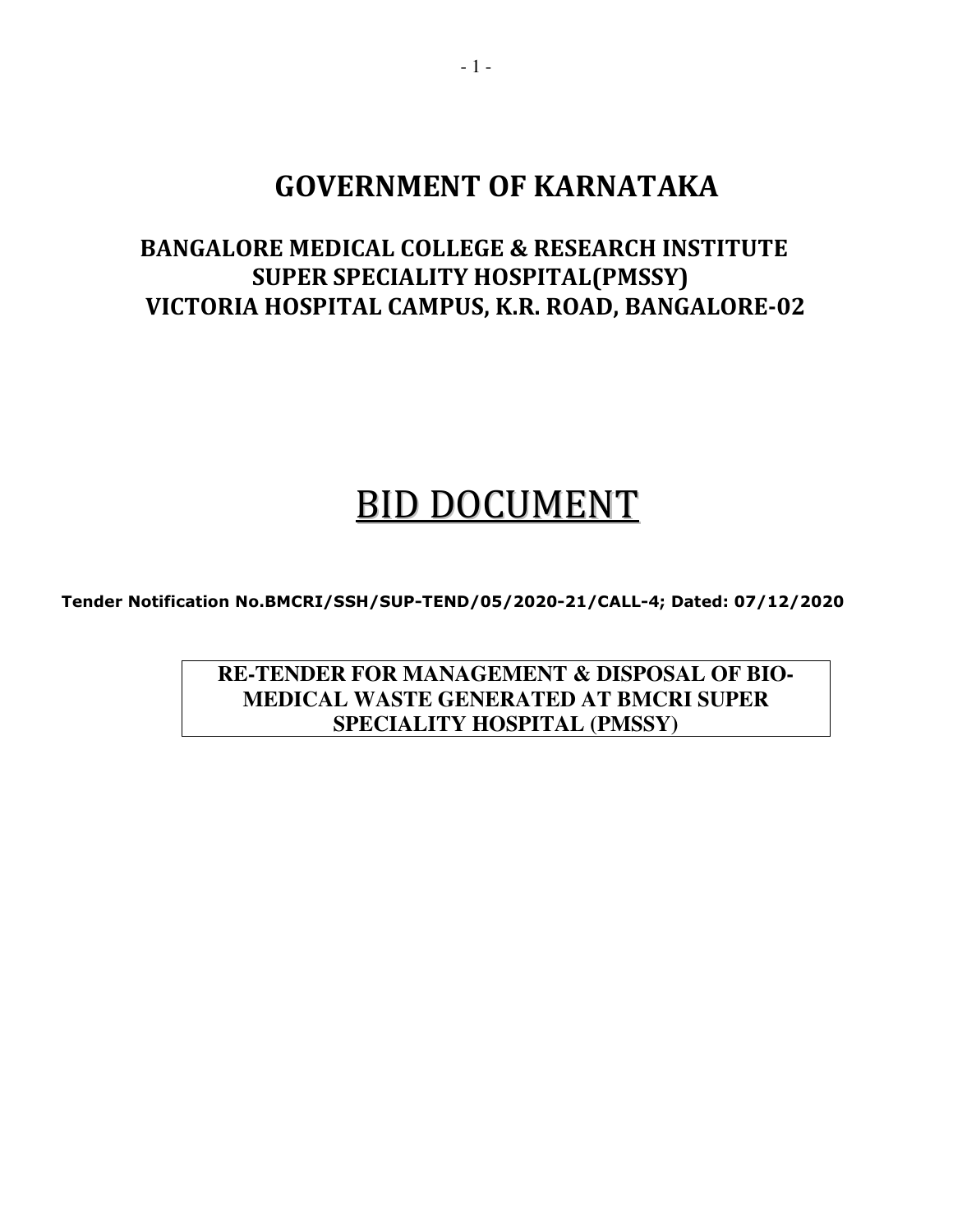# CHECK LIST

# DOCUMENTS TO BE ENCLOSED ALONG WITH TENDER

(Enclose papers in the following order.)

# Techno commercial bid

# 1st cover , 1. Name of tenderer 2. PAN No………… 3. GST. No.…………… 4. Annual Turnover for last 3 years Certified by Chartered Accountant. 5. List of Hospitals where similar services are undertaken. 6. Users Certificate from atleast 3 Hospitals for satisfactory Services in the last 3 years. 7. Self declaration stating the firm is not black listed with any Government / Quasi Government PAGE NO. YES  $\vert \vert$  NO PAGE NO YES | NO PAGE NO YES | NO PAGE NO. YES NO

Organizations as per format.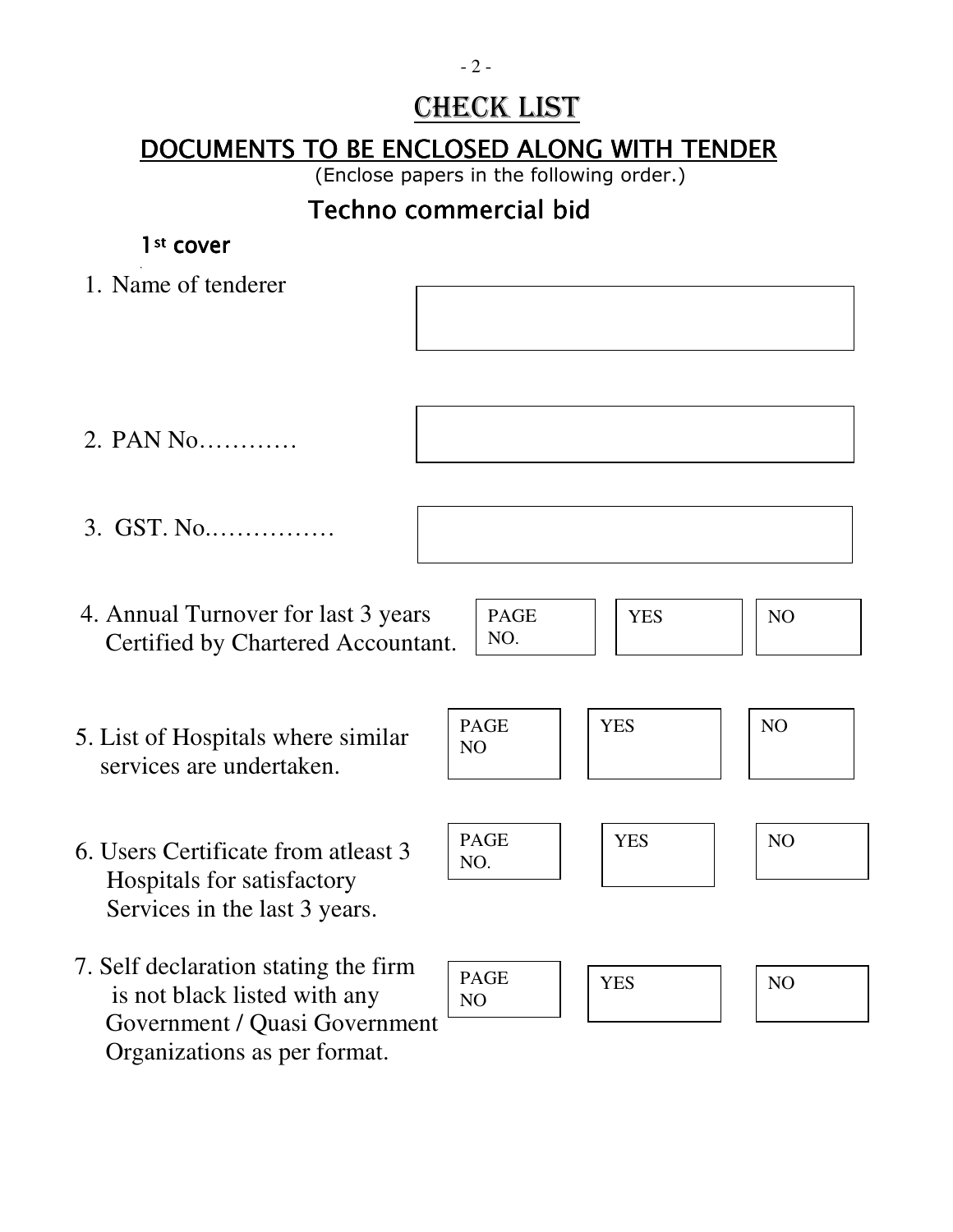| 8. The authorization or its renewal (as on<br>date) by Pollution Control Board | <b>PAGE</b><br>N <sub>O</sub> | <b>YES</b> | N <sub>O</sub> |
|--------------------------------------------------------------------------------|-------------------------------|------------|----------------|
| of Karnataka                                                                   |                               |            |                |
|                                                                                |                               |            |                |
| 9. D.D.Details towards                                                         | <b>PAGE</b>                   | <b>YES</b> | N <sub>O</sub> |
| Tender Fee(D.D.No.Date                                                         | NO                            |            |                |
| & Name of the Bank and amount)                                                 |                               |            |                |
|                                                                                |                               |            |                |
| 10. Solvency Certificate                                                       |                               |            |                |
| equivalent to Rs 5 lakh                                                        | <b>PAGE</b><br>N <sub>O</sub> | <b>YES</b> | NO             |
|                                                                                |                               |            |                |
|                                                                                |                               |            |                |
| 11. The Tenderer should have the                                               | <b>PAGE</b>                   | <b>YES</b> | N <sub>O</sub> |

NO

 Registered / Branch Office in Bangalore, proof of the same to be uploaded.

Signature of the Tenderer.

Authorized Signatory,

| Seal |
|------|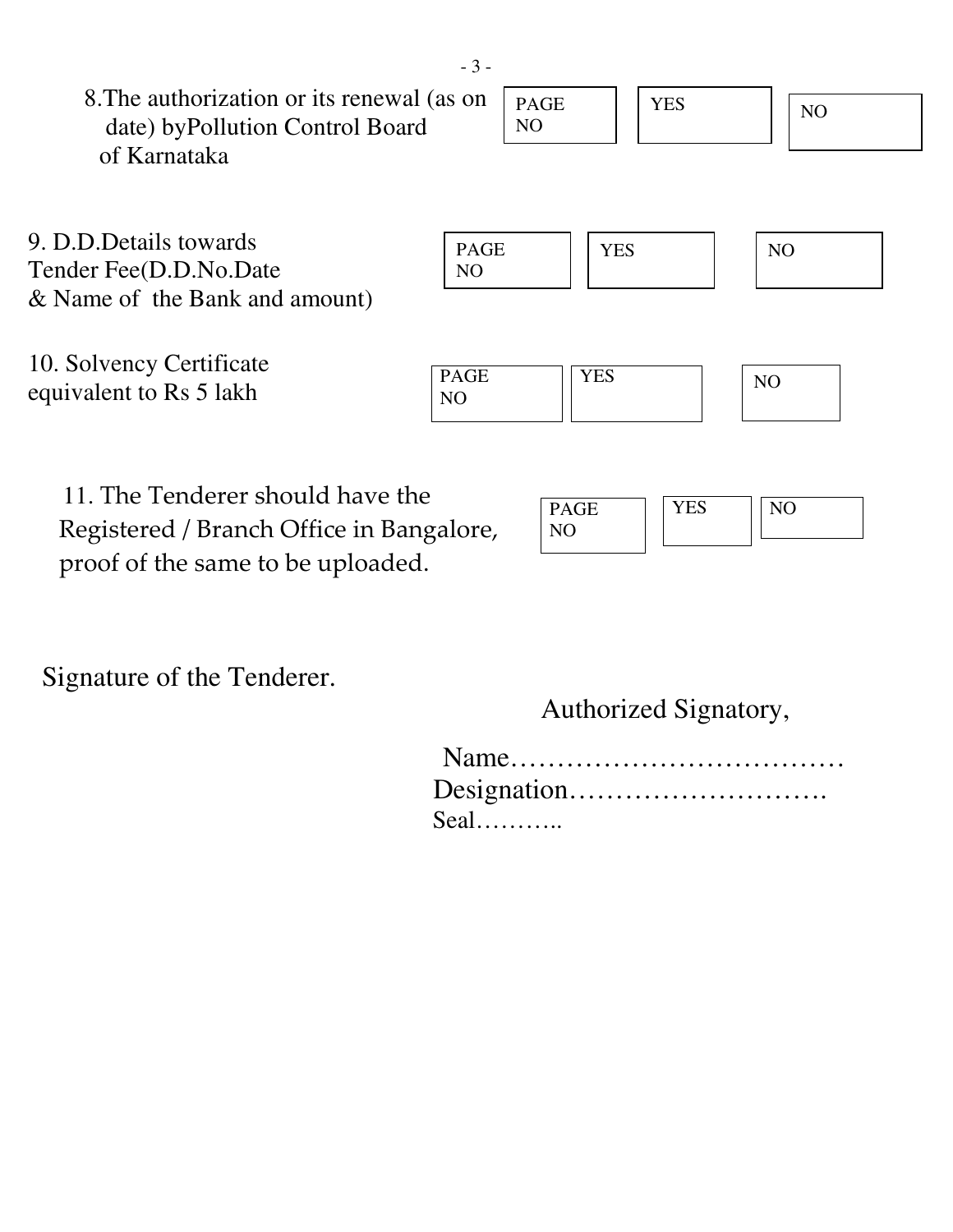KTPP Act

# **GOVERNMENT OF KARNATAKA**

**BANGALORE MEDICAL COLLEGE & RESEARCH INSTITUTE SUPER SPECIALITY HOSPITAL (PMSSY)** 

VICTORIA HOSPITAL CAMPUS, K.R. ROAD BANGALORE-560002

Telephones: 080-26981928/ 26705883

## **Re-Tender for Management & Disposal of Bio-Medical waste generated in BMCRI SUPER SPECIALITY HOSPITAL(PMSSY), Bangalore.**

TENDER REFERENCE:**BMCRI/SSH/SUP-TEND/05/2020-21/CALL-4;Dated07/12/2020** 

Tenders may be uploaded from:10/12/2020 Last date for uploading the tenders:28/12/2020 before 4-00 PM Date of opening of tenders:30/12/2020 at 2-00 PM  **(If, declared as general** 

 **Holiday, next working day)** 

### **PLACE OF OPENING OF TENDERS / ADDRESS FOR COMMUNICATION :**

#### **SPECIAL OFFICER,**

BANGALORE MEDICAL COLLEGE & RESEARCH INSTITUTE SUPER SPECIALITY HOSPITAL (PMSSY) VICTORIA HOSPITAL CAMPUS, K.R. ROAD , BANGALORE-560002.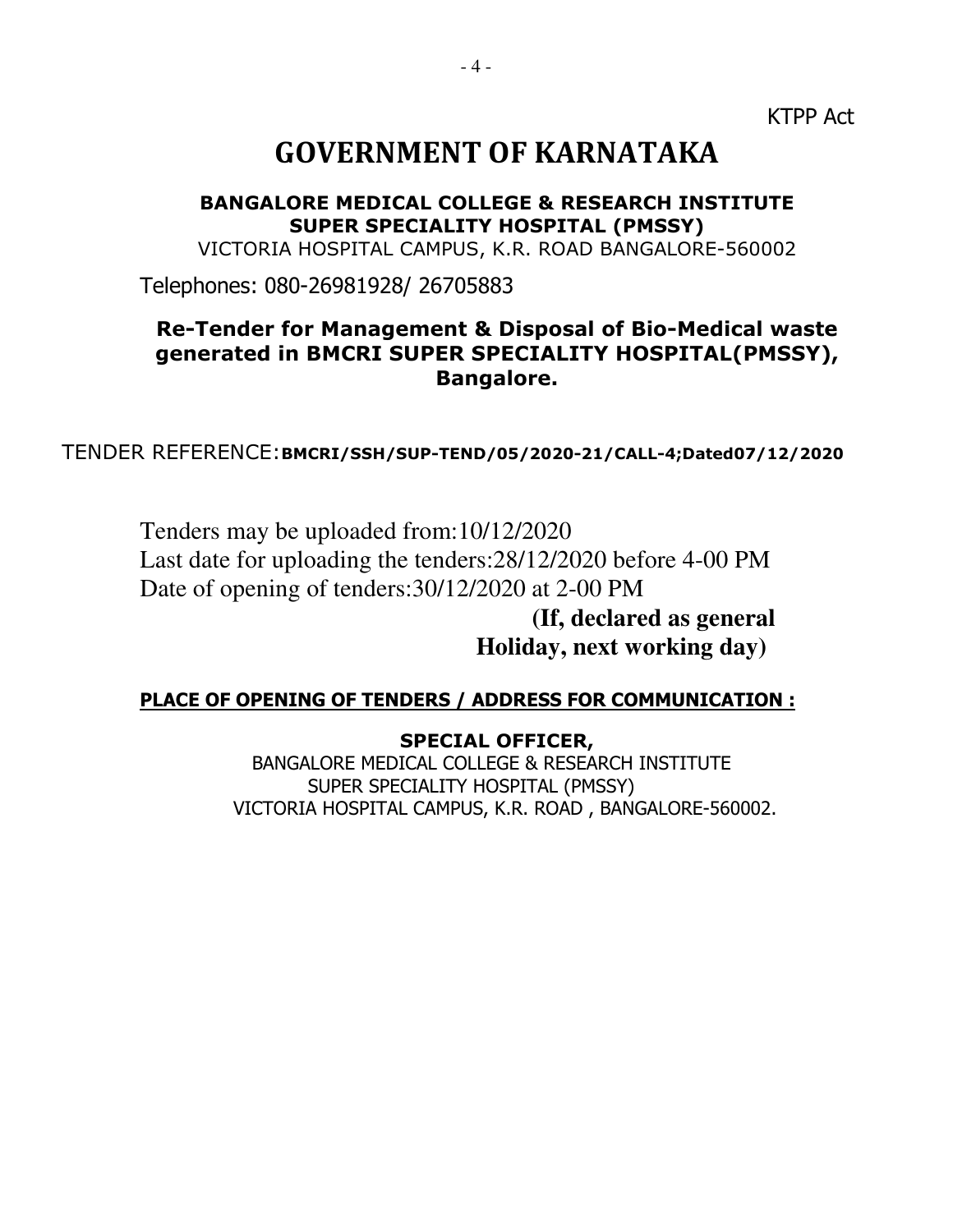### **Re-Tender for Management & Disposal of Bio-Medical Solid waste generated in BMCRI SUPER SPECIALITY HOSPITAL(PMSSY)**

#### SECTION – 1. INVITATION FOR TENDERS (IFT)

#### **IFT No. : BMCRI/SSH/SUP-TEND/05/2020-21/CALL-4;Dated 07/12/2020**

- 1. THE SPECIAL OFFICER, BMCRI- SUPER SPECIALITY HOSPITAL (PMSSY), BANGALORE**-**560002*,* invites tenders from eligible tenderers for **Management and Disposal of Solid Bio Medical Waste in Two cover bid system.**
- 2. Tender Processing Fee as per the e-procurement Portal.
- 3. Non refundable fee of Rs.5000/- towards tender form to be paid in the form of DD favoring "SPECIAL OFFICER,PMSSY SUPER SPECIALITY HOSPITAL", Payable at Bangalore. The DD shall be submitted to Special Officer BMCRI-SSH on or before 30/12/2020 5.30 pm and scanned copy of DD to be uploaded in the eportal. Other details can be seen in the tender document

*Sd/-*  Special Officer BMC&RI- SSH, Bangalore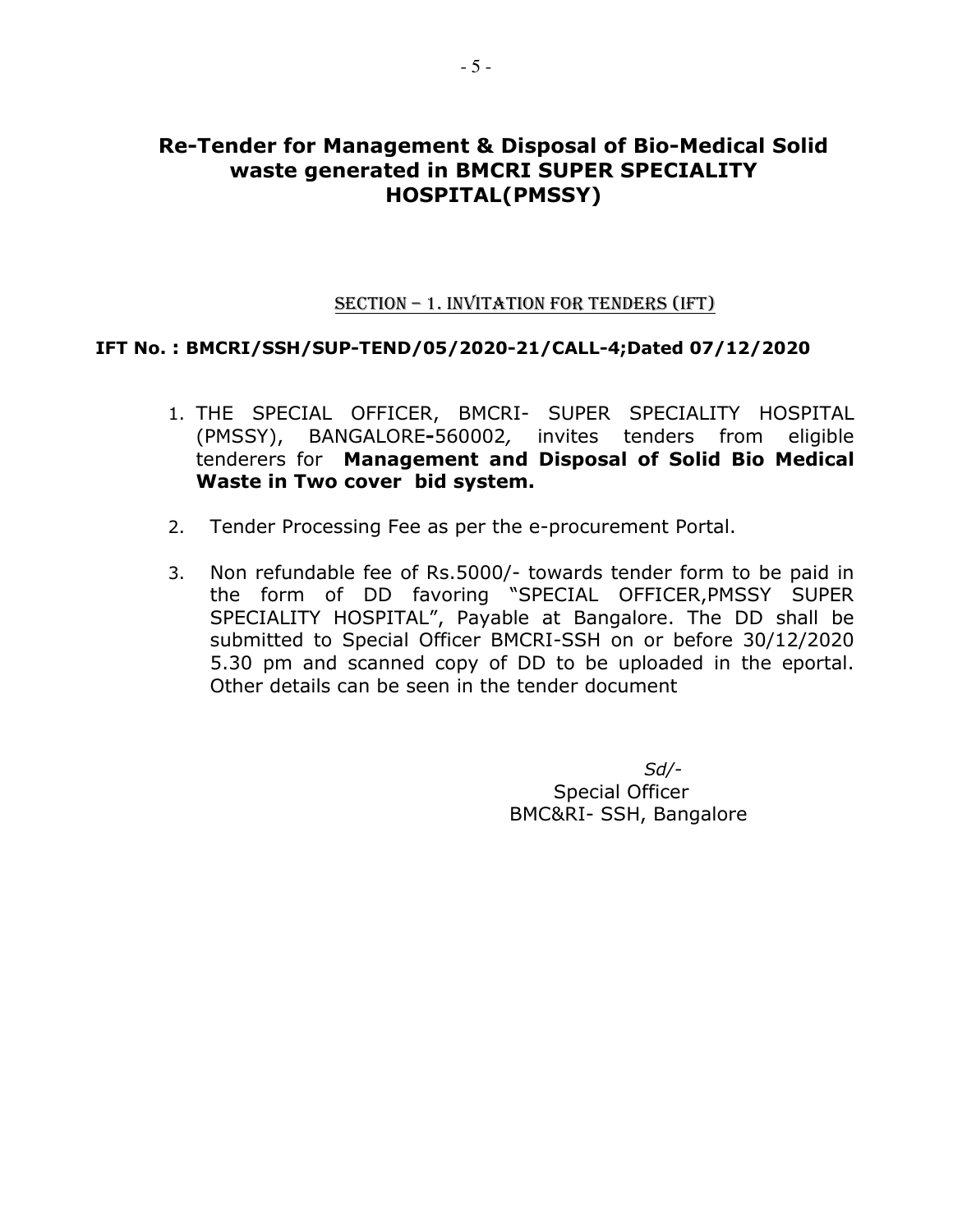## BANGALORE MEDICAL COLLEGE& RESEARCH INSTITUTESUPER SPECIALITY HOSPITAL (PMSSY) **VICTORIA HOSPITAL CAMPUS, K.R. ROAD BANGALORE-02**

#### **NO. BMCRI/SSH/SUP-TEND/05/2020-21/CALL-4; Dated 07/12/2020**

Terms and conditions for Collection, Receiving, Storing, Transportation, Treatment,Disposal and Handling all the Bio-Medical Waste. Henceforth called as **BMW** from BMCRI-Super Specialty Hospital, in Bangalore.

### **1. PRICES:**

- 1.1 Tenders should be made in the prescribed TENDER FORM. No tender will be considered which is not in the prescribed form.
- 1.2 The prices shall be quoted for collection, reception, storing, transportation, treatment, disposal and handling all the Bio-Medical Waste as mentioned in the schedule.
	- a) **COLLECTION OF BIOMEDICAL WASTE PER BED**: To quote per bed occupancy.
	- b) **COLLECTION OF EXPIRY DRUGS**: to quote per Kg of the expired drugs that will be collected.
- 1.3 The tenderer will be responsible for all incidental and accidental cost incurred for collection, transportation and disposal.
- 1.4 The tenderer must undertake to train and retrain hospital personnel concerned free of cost so as to ensure proper segregation as per rules.
- 1.5 The rates should be both in figures and words. Overwriting and correction are not allowed, unless countersigned.
- 1.6 Each page of the tender form and the concerned documents has to be serially numbered.
- 1.7 No representation for enhancement of rates once accepted will be considered during the currency of the contract.
- 1.8 Price quoted should be valid for 6 months from the date of opening of the tender.
- 1.9 For finalization of contract, the Tenderer whose rates as given in the Financial Bid, are the lowest in comparison to other tenderers will be considered as the Lowest Tenderer. If 2 bidders are found to be the lowest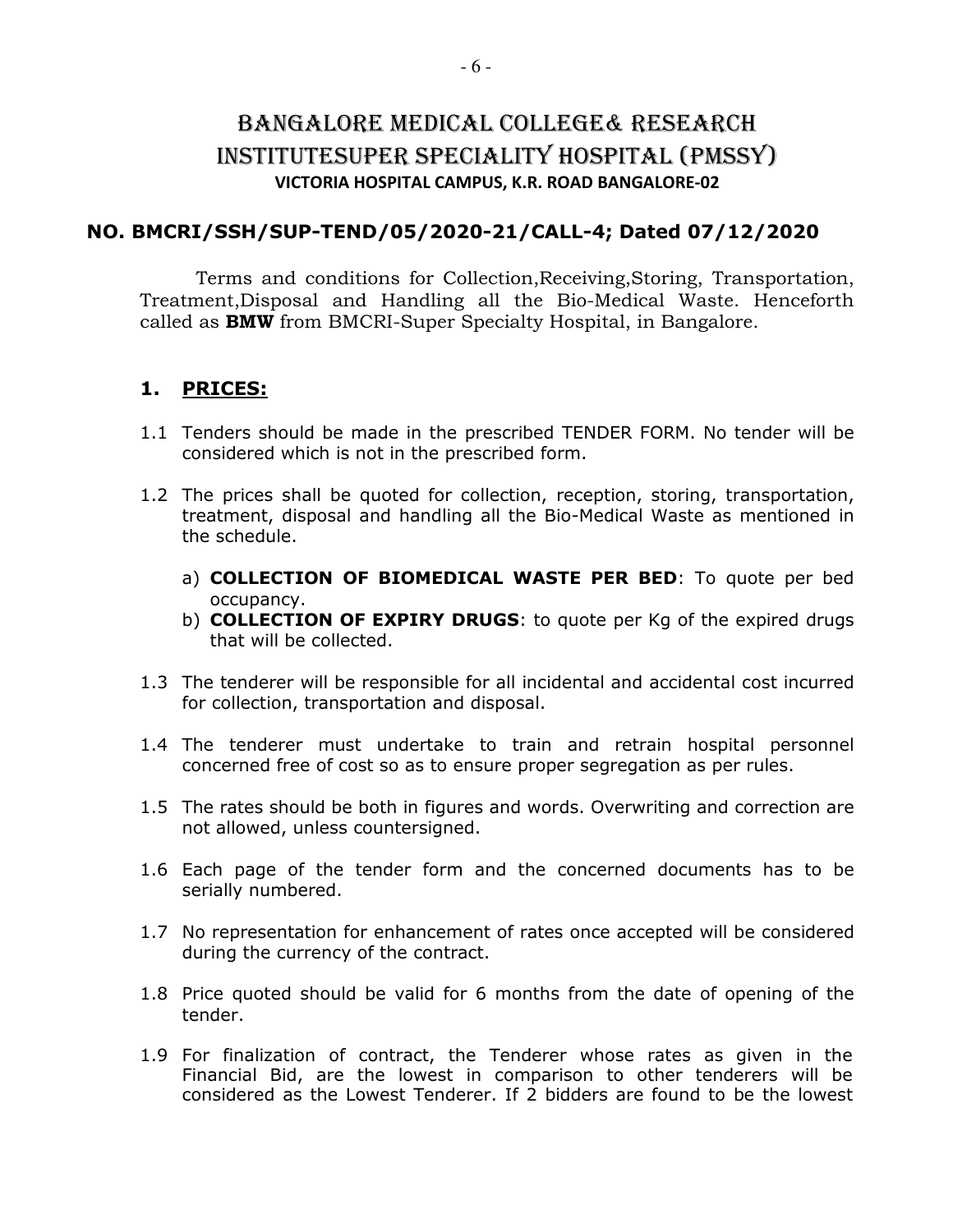then, the preceding year's annual financial turnover will be considered. The bidder with higher annual financial turnover will be chosen.

#### 1.10 **Thecontractwillbeawardedinitiallyforaperiodofoneyear.Howeve ritcanbeextendedforanotheroneyearonsatisfactoryperformance bytheagency.**

### **2. INSURANCE:**

No Insurance charges are payable.

## **3. EARNEST MONEY DEPOSIT(E M D) &SECURITY DEPOSIT(S D):**

3.1 The contractor/bidder Earnest Money Deposit (EMD) for participating is **Rs.20,000**/- Rs. Twenty thousand only.EMD amount to be paid through e-payment mode

(The contractor to pay the Earnest Money Deposit (EMD)) in the  $e$ -Procurement portal using any of the following payment modes:

- Credit Card
- Direct Debit
- National Electronic Fund Transfer (NEFT)
- Over the Counter (OTC)

OTC Designated Bank branches can be obtained through website http://eproc.karnataka.gov.in in contractors section where a Contractor can make a payment.

The contractor's bid will be evaluated only on confirmation of receipt of the payment (EMD) in the GOK's central pooling a/c .

EMD amount will have to be submitted by the Contractor taking into account the following conditions.

- 3.2 The Earnest Money Deposit of unsuccessful tenderers will be returned as soon as the tenders are finalized. The EMD shall not carry any interest.
- 3.3 For the due fulfilment of the contract the successful tenderer will be required to furnish **Security Deposit** in the form of DD in favor of The Special Officer, BMCRI-Super Speciality Hospital, Bangalore, for **Rs 40,000** (Forty Thousand only) , from any nationalized banks payable at Bangalore within 21 days from the date of intimation of acceptance of the tender. The refund of Security Deposit is not permitted till the satisfactory completion of the work. The successful tenderer should also execute a formal agreement of contract on a stamp paper of Rs. 100/- agreeing to the terms and conditions specified in this notice in the form prescribed by this office.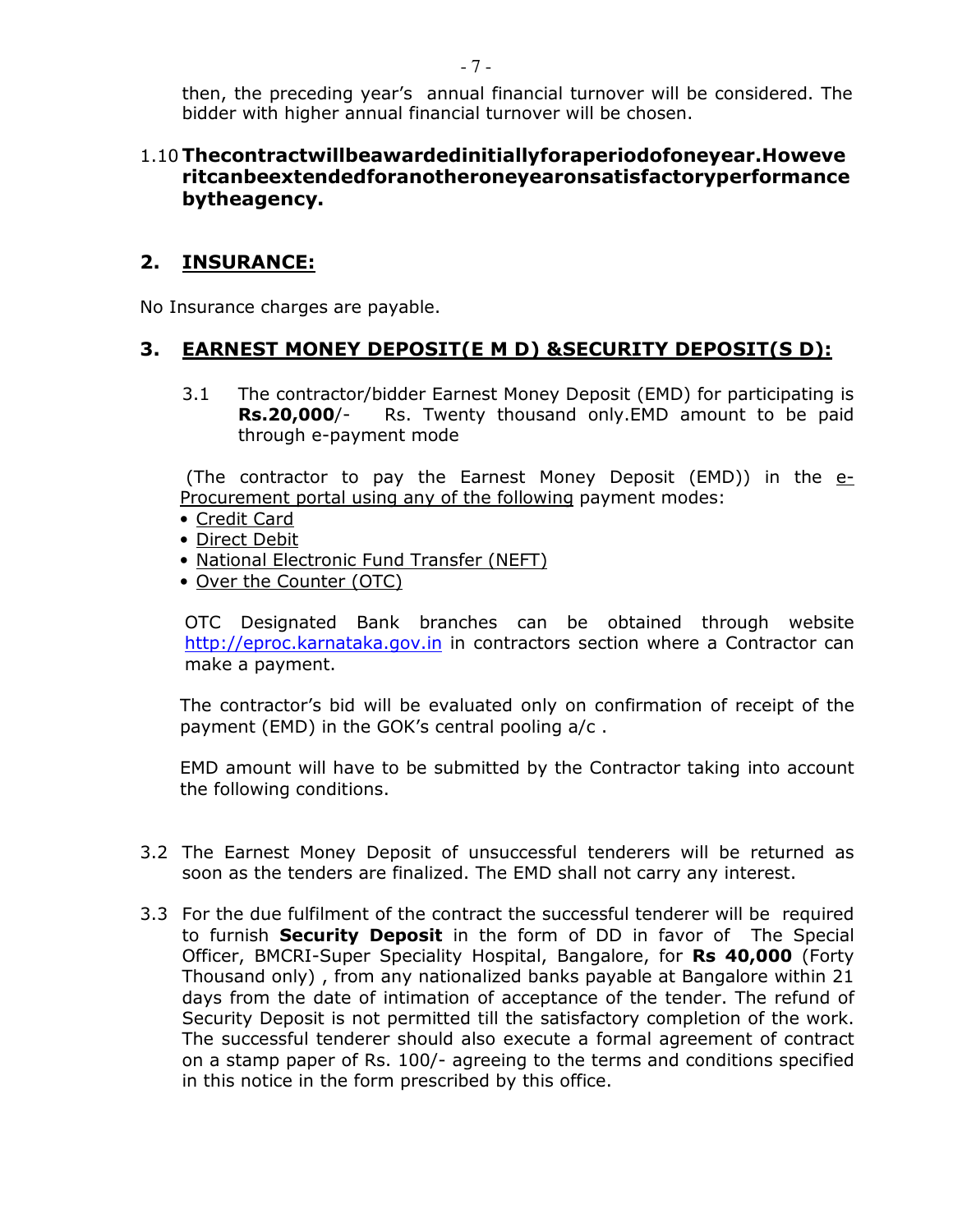- 3.4 The Special Officer, BMCRI-SSH,Bangalore is empowered to ask for further guarantee from the contractor to the extent considered necessary in case the value of the orders placed in individual case is very heavy.
- 3.5 The Security Deposit of the successful tenderer will be refunded after satisfactory completion of the contract.
- 3.6 The tenderer is required to execute the agreement within 21 days from the date of intimation of the acceptance of the tender and if fails to do so will attract cancellation of the acceptance letter automatically. Further, the tenderer should execute the said agreement for all the accepted items and executing the agreement for only part of the accepted items is not permitted.
- 3.7 The deposits made previously will not be adjusted towards the tender.

### **4. ELIGIBILITY TO QUOTE:**

- 4.1 The tenderer of the facility shall be authorized by the Pollution Control Board of Karnataka and shall comply with the provisions of environment protection and rules there under any other conditions which come into force from time to time. (Scanned copy to be uploaded )
- 4.2 Thevalid authorization or its renewal by the Pollution Control Board shall be produced for inspection at the request of officer authorized by the Special Officer, BMCRI-SSH, Bangalore.
- 4.3 Performance Satisfactory certificate for the last three years wherever service of similar nature has been provided, work order also to be enclosed.It is mandatory to enclose service satisfactory certificate if the bidder has served/serving this hospital in the last three years. Failure to submit such documents will lead to bid rejection.

### **5. CAPABILITY:**

- 5.1 The tenderer shall possess the capability to collect, transport, treat and dispose etc., of waste in accordance with rules 1998 of Ministry of Environment and Forest, Government of India, Notification dated 20/07/1998 (Bio-Medical Waste) and the Bio-Medical Waste Management (Amendment) Rules, 2019, shall upgrade the facility as per legal/statutory requirement prescribed by the Pollution Control Board and other statutory bodies from time to time.
- 5.2 The tenderer shall demonstrate the capability to handle BMW collected subject to periodic review by the representatives of the Special Officer, BMCRI-SSH, Bangalore.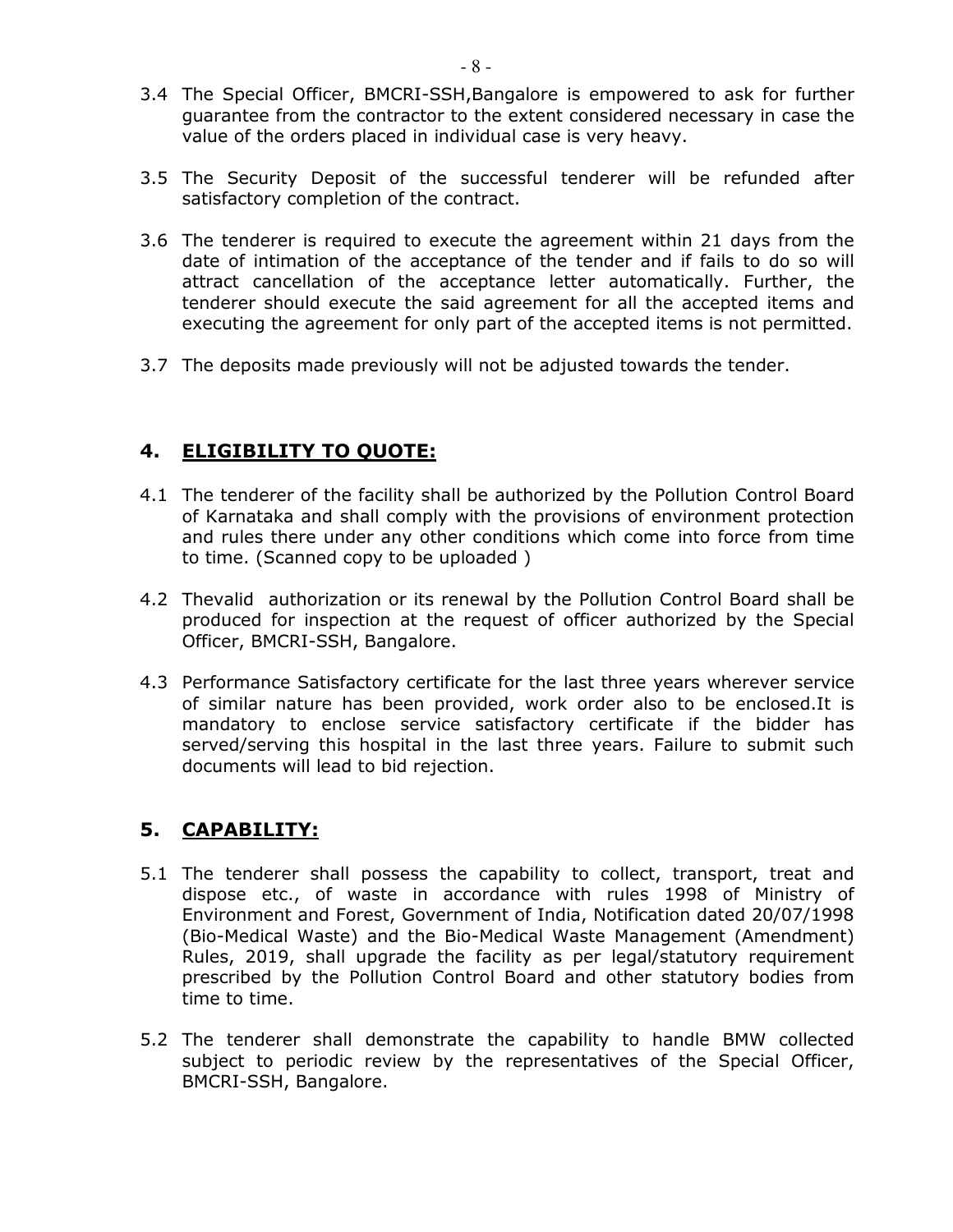- 5.3 Any unauthorized change in provisional equipment or working conditions as mentioned in the application by the person authorized shall constitute a breach of his contract.
- 5.4 It is the duty of the authorized person to take six months prior permission of the Special Officer, BMCRI-SSH to close down the facility.
- 5.5 The tenderer shall appoint qualified trained personnel for Management of Solid Bio-Medical Waste.
- 5.6 The tenderers should train the hospital staff about the maintenance of BMW Management.

### **6. MONTHLY STATEMENTS OF COLLECTION:**

6.1 The tenderer of the facility shall maintain records of handling B M W and shall make monthly statement available to the Hospitalfor periodic review.

### **7. INFRASTRUCTURE, COLLECTION AND DISPOSAL OF B M W:**

- 7.1 The tenderer shall ensure that B M W shall not be mixed with other waste.
- 7.2 The tenderer shall ensure daily removal of all B M W generated in the hospital;failing which the onus of violation will be solely on the contractor.
	- **A.** The same will be informed to the Karnataka State Pollution Control Board.
	- **B.** One day for non-compliance will attract legal/financial action and no payment shall be made for the day of non-collection and penalty of Rs 500 will be charged for each day. If the service provider continues to be at fault even after a warning, then the penalty shall double on each notice that has been issued.
	- **C.**The B M W accumulated due to non-lifting shall be collected and disposed by the contractor at free of cost on the succeeding day.
	- **D.** It is the duty of the contractor to ensure to keep the premises clean and hygiene by spraying chemicals and disinfectants on the B M W collected and deposited due to non-lifting so as to avoid any unhygienic atmosphere in the area.
	- **E.**No payment will be made to the contractor for the day of default.
	- **F.** A log book shall be maintained for daily collection of BMW and shall be signed by the Nursing Staff Incharge.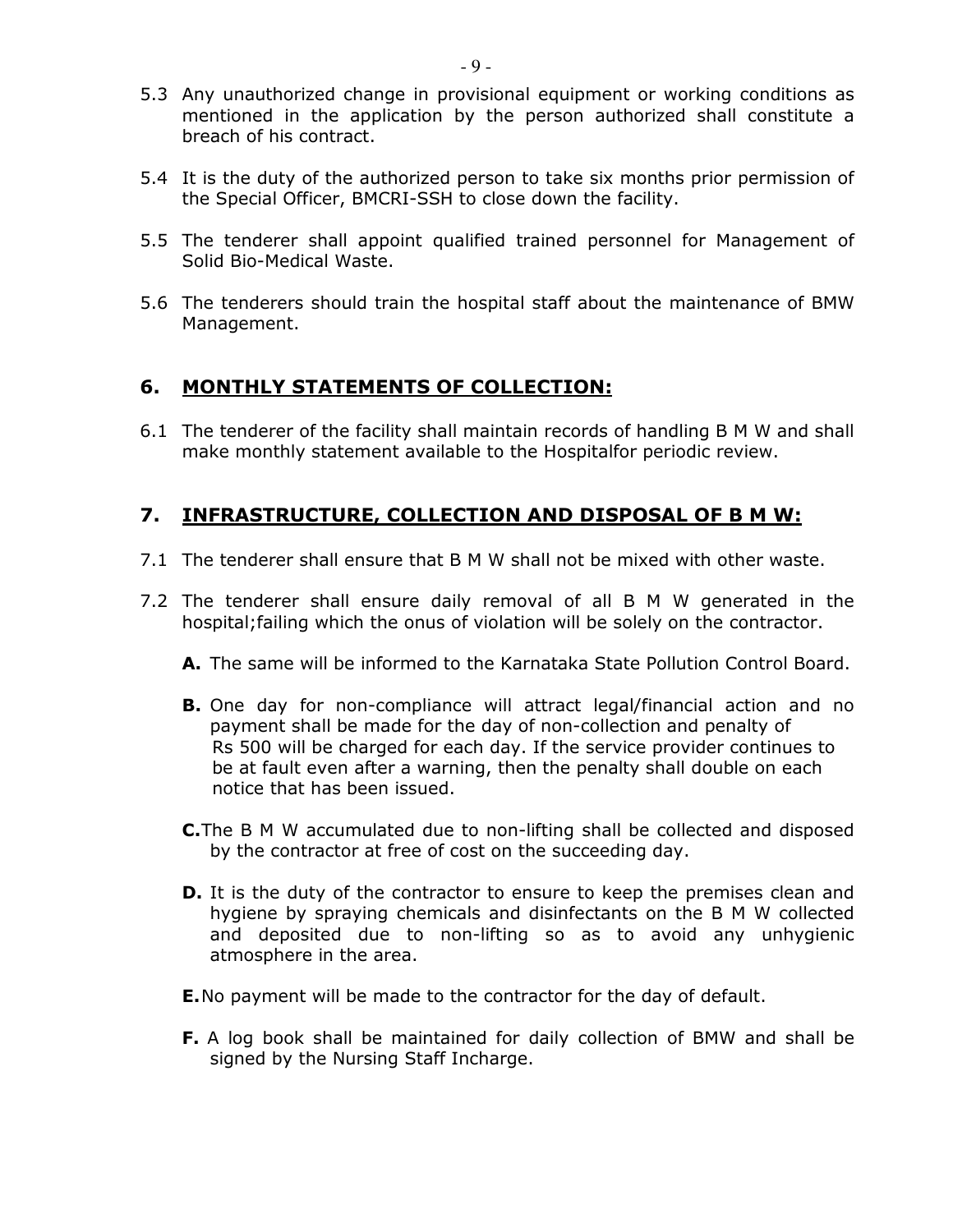**G.** On non satisfactory service, the contract shall be terminated with a notice of a month and the pending bills, security deposits shall be forfeited.

- 7.3 The tenderer must arrange to collect transport and dispose all B M W generated in the hospital.
- 7.4 The tenderer of the facility shall collect the segregated B M W in the container bags in accordance with the B M W Management rules and transport in labeled containers.
- 7.5 The tenderer shall ensure transport of B M W in a vehicle as specified by the Pollution Control Board and other competent authority from time to time
- 7.6 The tenderer of the facility shall ensure to take all precautionary steps to avoid leakage/spillage of B M W from the site of collection, during transportation to storage area. Storage area shall be properly protected/disinfected and fenced according to the rules specified.
- 7.7 The tenderer of the facility shall maintain proper housekeeping in the premises where B M W is handled.
- 7.8 **Collecting the expiry drugs if any, shall be the responsibility of the tenderer. The tenderer shall collect the expiry drugs whenever the hospital authority asks for it. Collection of the expiry drugs shall be part of the tender and shall quote for per Kg of expiry drugs that has to be disposed accordingly.**

### **8. SUBLETTING OF CONTRACT:**

8.1 The tenderer shall not sublet the contract.

#### **9. DAMAGES TO EQUIPMENTS:**

9.1 The department will not be held responsible for the damage, which can occur from time to time to the equipment or personnel during the entire process of collection, transportation and disposal.

#### **10. RESPONSIBILITY FOR VIOLATION OF RULES:**

10.1 The department will not be responsible for any violation of rules and regulations committed by the contractor.

### **11. SELECTION OF TENDERS:**

11.1 The selection of tenders is subject to review by the Technical Committee of BMCRI-SSH.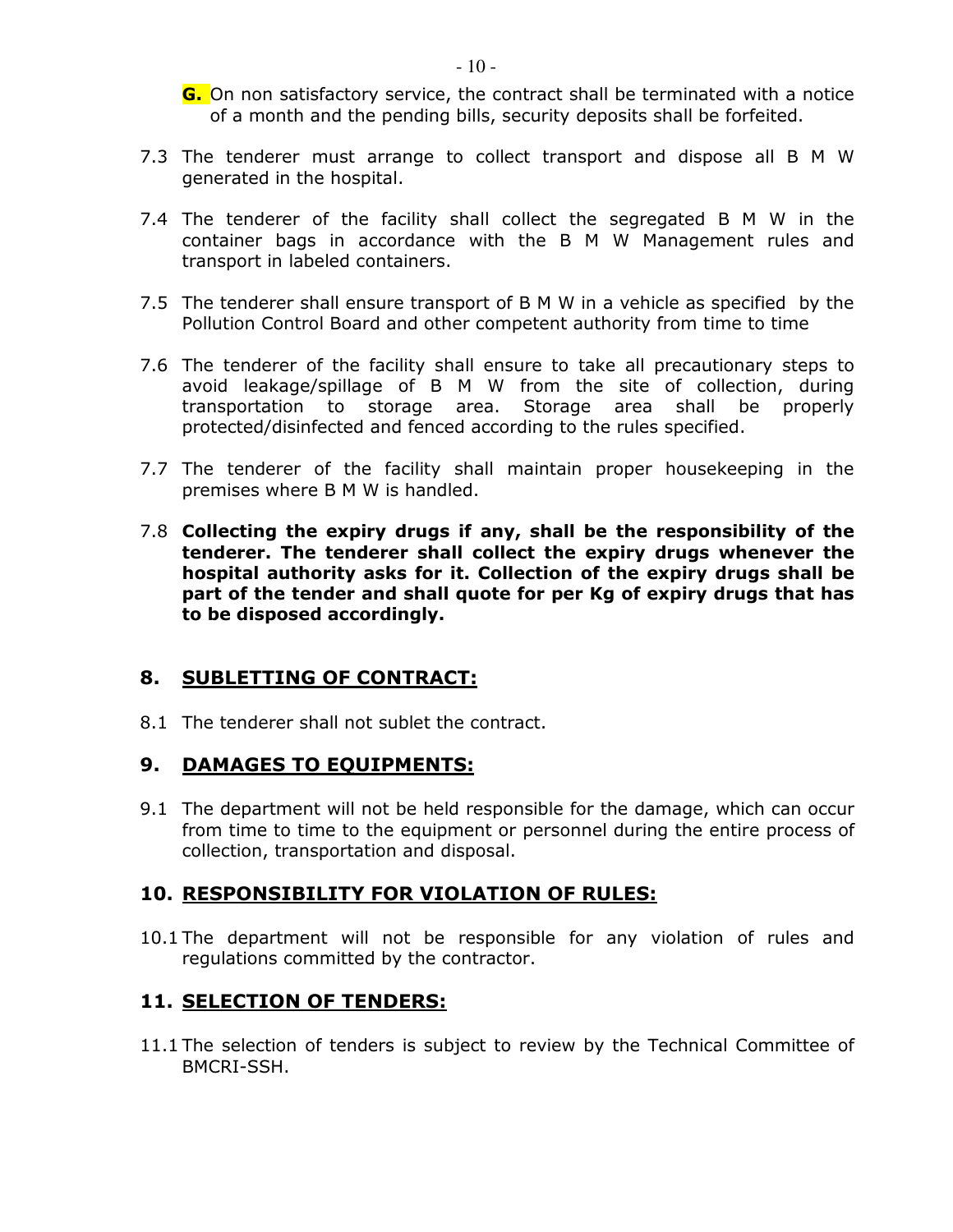### **12. RIGHT OF BMCRI-SSH:**

- 12.1 The Special Officer, BMCRI-SSH reserves the right to approve/accept or reject any tender without assigning any reasons what soever and the decision of the Special Officer, BMCRI-SSH, Bangalore is final and binding and no correspondence will be entertained thereof.
- 12.2 Special Officer, BMCRI-SSH, Bangalore shall be at liberty to cancel without assigning any reasons thereof, thecontract either wholly or in part. The contractor will not be entitled for any compensation whatsoever in respect of such cancellation.
- 12.3 Any tenderer withdrawing the tender after submission or failing to execute the agreement after the acceptance of the tender or, failing to furnish the bank guarantee as required under clause (3.3), forfeits the E M D paid by him/them and his/their firm may not be considered for further contract.
- 12.4 In matters of dispute regarding the work in conformity with the approved quality or the performance of the terms and conditions of the contract the decision of the Special Officer, BMCRI-SSH, Bangalore shall be final and binding.
- 12.5 Special Officer, BMCRI-SSH, Bangalore will have the right to extend the period of this contract for another 6 months beyond the stipulated period, if necessary and it will be binding on the TENDERER to carry on the work with the same terms and conditions as mentioned there in during the extended period also.
- 12.6 Special Officer, BMCRI-SSH, Bangalore reserves the right to reject such tenders which are not submitted in the prescribed form supplied by The Special Officer, BMCRI-SSH, Bangalore – 02.

### **PAYMENT:**

- 12.7 Payment will be made once in a month after the receipt of the Bill/Invoice with due certificate.
- 12.8 The Bills/Invoices shall be raised in favour of Special Officer, BMCRI-SSH, Bangalore and shall be produced in quadruplicate.

#### **13. LEGAL JURISDICTION:**

13.1 All disputes are subject to Bangalore Jurisdiction only.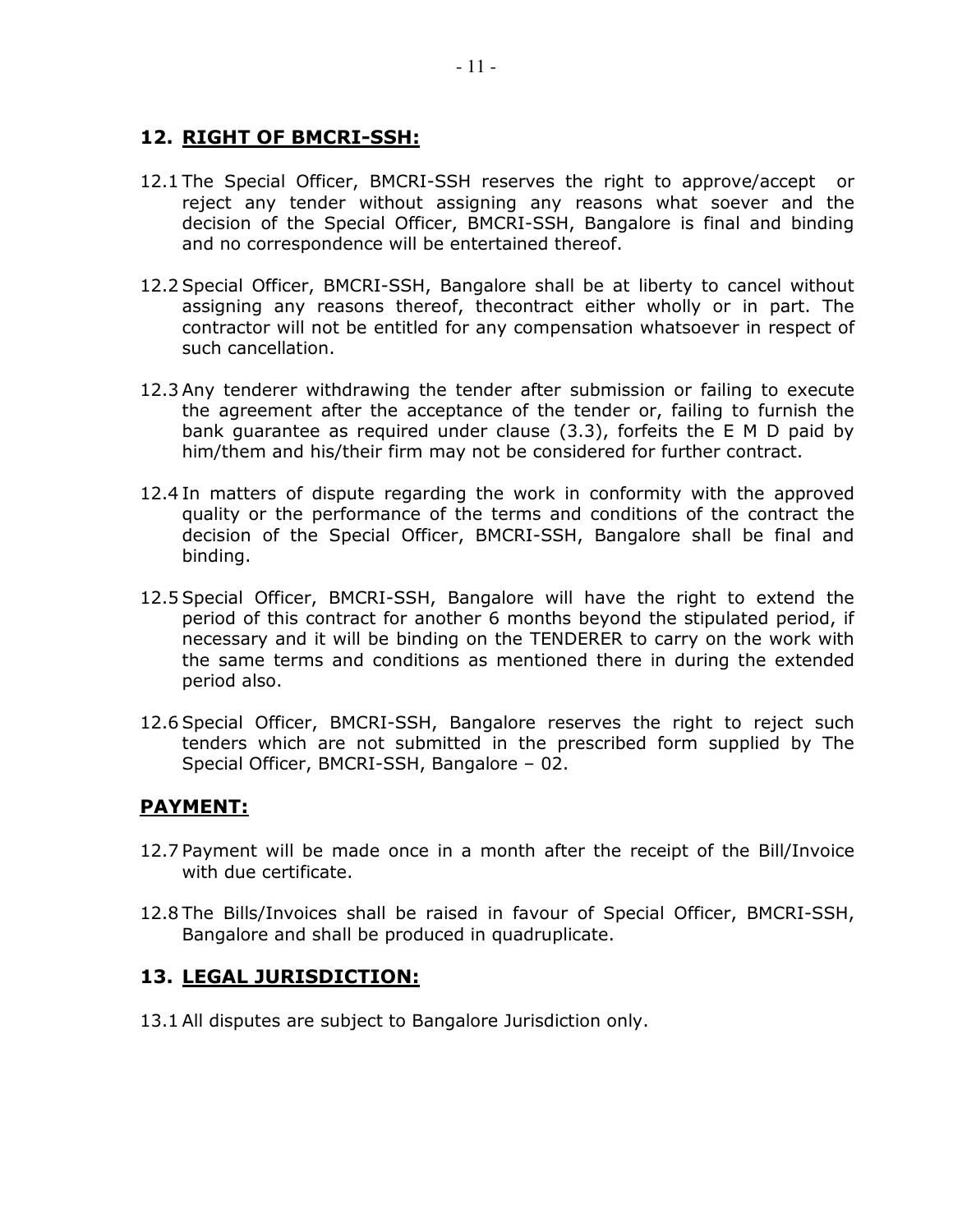### **14. CERTIFICATES TO BE FURNISHED:**

- 14.1 The tenderer shall submit the following documents along with the tender i.e. in the cover of "**TECHNICAL BID**".
	- Demand Draft for Rs. 5,000-00 towards Tender form fee favouring "Special Officer, PMSSY–Super Speciality Hospital "
	- ❖ GST registration certificate
	- ❖ Self Declaration
	- $\div$  List of other institutions handled with regard to Bio-Medical Waste
	- $\div$  Performance certificate from atleast 3 institution
	- Authorization letter from the Karnataka State Pollution Control Board or the competent authority as prescribed by the Government of India.
	- ❖ Copy of the constitution of the firm.
		- o State Registration Certificate in respect of Small/Medium/Large Scale Industries.
		- o Partnership/Joint Stock Company etc.
	- \* Solvency Certificate for an amount of 5 lakhs after the date of notification of tender
	- Annual turnover certificate for last three financial years certified by Chartered Accountant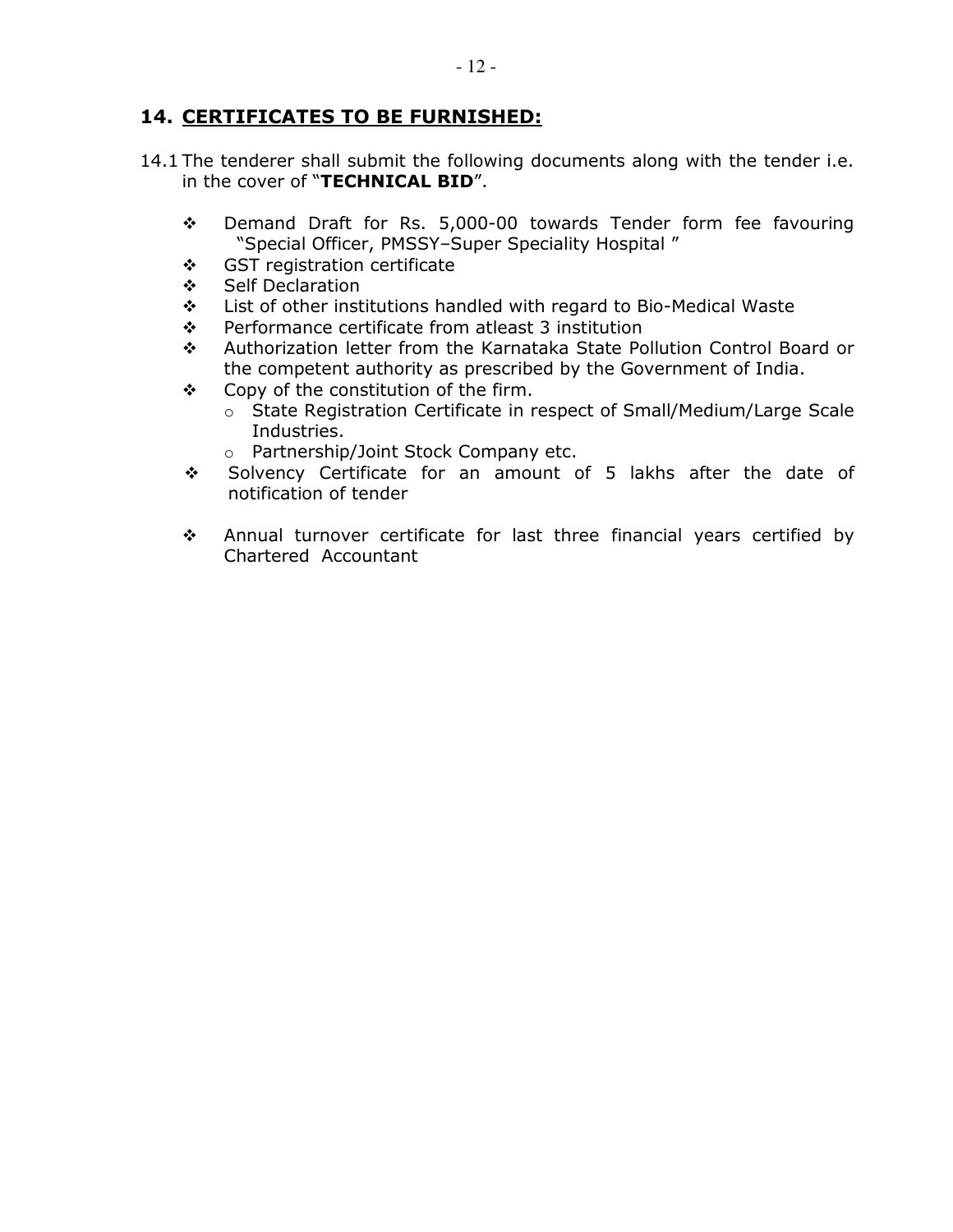# TENDER FORM

Date:...................................

IFT No...................................

TO: (Name and address of purchaser)

Gentlemen and/or Ladies :

 Having examined the Tender Documents including Addenda Nos............... *[insert numbers]*, the receipt of which is hereby duly acknowledged, we, the undersigned, offer to provide ....................................................... *(Description of Services)* in conformity with the said tender documents or such other sums as may be ascertained in accordance with the Schedule of Prices attached herewith and made part of this tender.

We undertake, if our tender is accepted, to deliver the goods in accordance with the delivery schedule specified in the Schedule of Requirements.

 If our tender is accepted, we will obtain the Demand draft in a sum of Rs 40,000 for the due performance of the Contract, in the form prescribed by the Purchaser.

We agree to abide by this tender for the Tender validity period specified in the Terms and Conditions it shall remain binding upon us and may be accepted at any time before the expiration of that period.

Until a formal contract is prepared and executed, this tender, together with your written acceptance thereof and your notification of award, shall constitute a binding Contract between us.

We undertake that, in competing for (and, if the award is made to us, in executing) the above contract, we will strictly observe the laws against fraud and corruption in force in India namely "Prevention of Corruption Act 1988".

We understand that you are not bound to accept the lowest or any tender you may receive.

We clarify/confirm that we comply with the eligibility requirements as per the Karnataka Pollution Control Board Act.

> (Signature) (in the capacity of ) Duly authorized to sign Tender for and on behalf of Date:……………………… -------------------------------------------------------------- --------------------------------------------------------------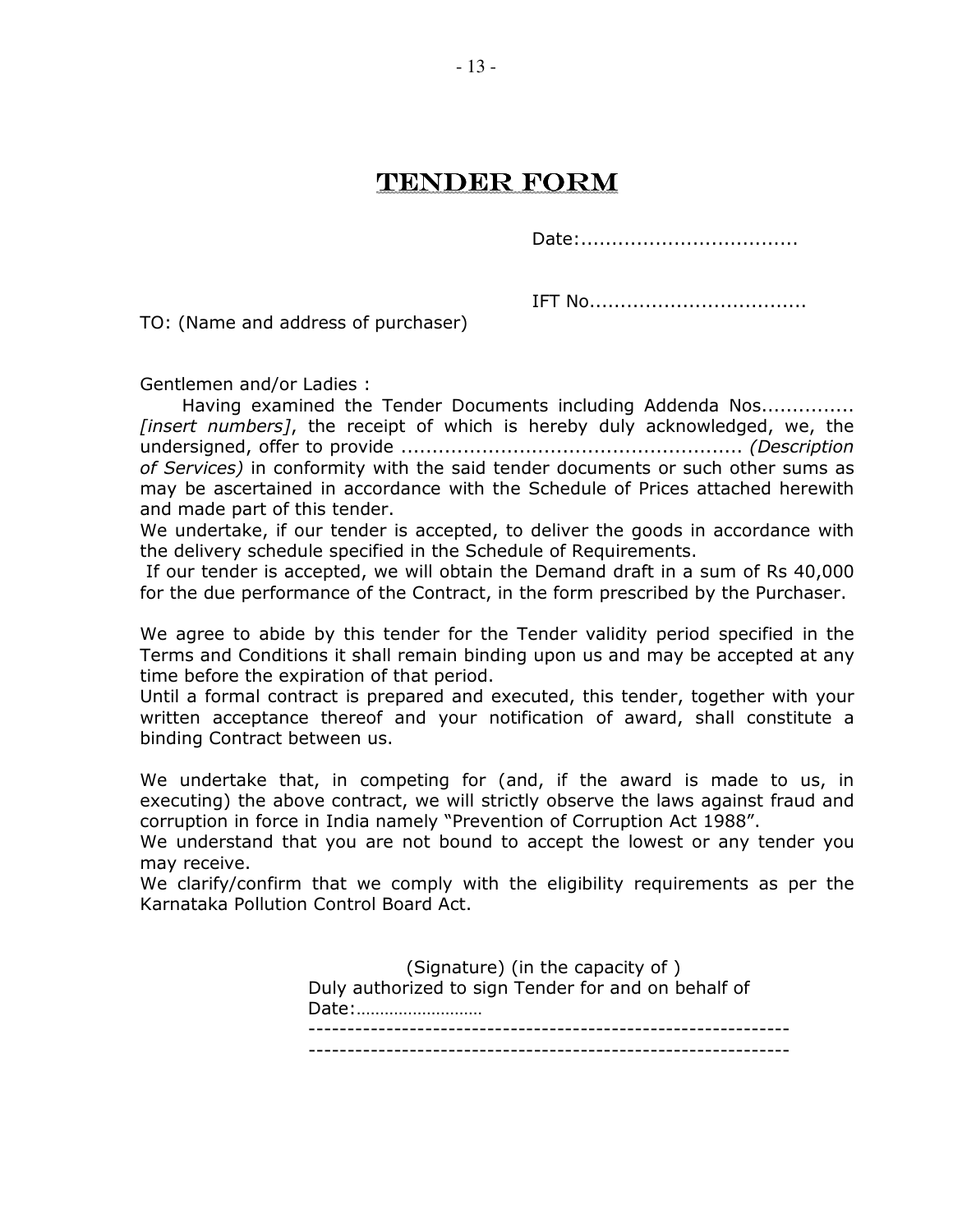# **SELF DECLARATION**

I, -----------------------------------------------Son/Daughter of Shri ------------------- Proprietor/Partner/Director/Authorized Signatory of ---------------------------am competent to sign this declaration and execute this tender document.

I have carefully read and understood all the terms and conditions of the tender and hereby convey my acceptance of the same.

The information/documents furnished along with the above application are true and authentic to the best of my knowledge and belief. I/we, am/are well aware of the fact that furnishing of any false information/fabricated document would lead to rejection of my tender at any stage besides liabilities towards prosecution under appropriate law.

Signature of authorized person

Date: The Contract of the Contract of the Contract of Tull Name:

Place: Company's Seal:

N.B.: The above declaration, duly signed and sealed by the authorized signatory of the company, should be enclosed with Technical tender.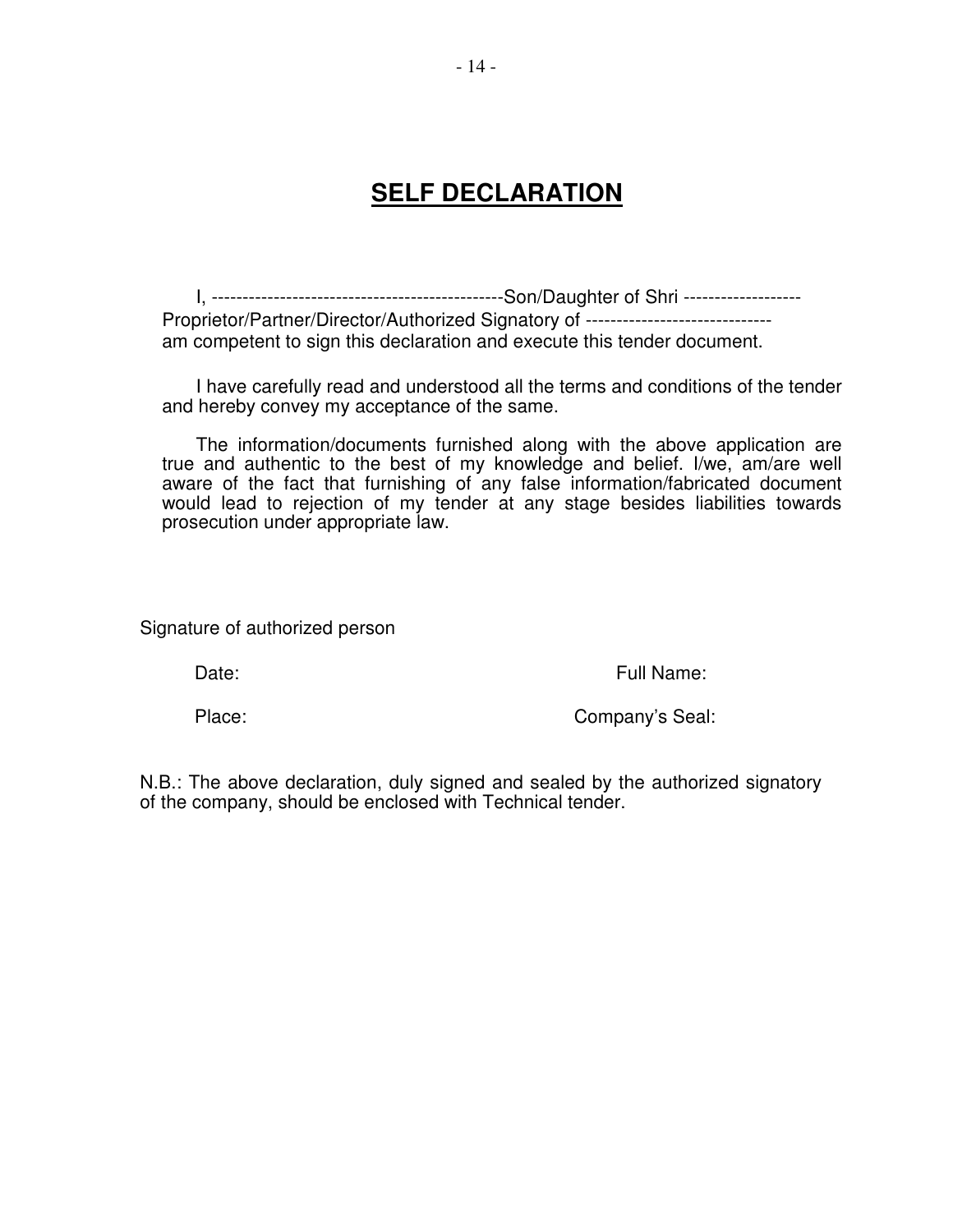# **CONTRACT FORM**

**THIS AGREEMENT** made the .......day of................................., 20... Between .......................... *(Name of purchaser)* of .............. *(Country of Purchaser)*  (hereinafter called "the Purchaser") of the one part and ..................... *(Name of Supplier)* of ......................... *(City and Country of Supplier)* (hereinafter called "the Supplier") of the other part :

**WHEREAS** the Purchaser is desirous that certain Goods and ancillary services viz., ..................................... *(Brief Description of Services)* and has accepted a tender by the Supplier for the supply of those services in the sum of .............................. *(Contract Price in Words and Figures)* (hereinafter called "the Contract Price").

#### **NOW THIS AGREEMENT WITNESSETH AS FOLLOWS:**

- 1. In this Agreement words and expressions shall have the same meanings as arerespectively assigned to them in the Conditions of Contract referred to.
- 2. The following documents shall be deemed to form and be read and construed as part of this Agreement, viz.:
	- (a) The Tender Form and the Price Schedule submitted by the Tenderer;
	- (b) The Schedule of Requirements;
	- (c) The Technical Specifications;
	- (d) The General Conditions of Contract;
	- (e) The Purchaser's Notification of Award.
- 3. In consideration of the payments to be made by the Purchaser to the Supplier as hereinafter mentioned, the Supplier hereby covenants with the Purchaser to provide the goods and services and to remedy defects therein in conformity in all respects with the provisions of the Contract.
- 4. The Purchaser hereby covenants to pay the Supplier in consideration of the provision ofthe goods and services and the remedying of defects therein, the Contract Price or such other sum as may become payable under the provisions of the Contract at the times andin the manner prescribed by the Contract.

Brief particulars of the goods and services which shall be supplied/provided by the Supplier are as under:

| SL.<br>BRIFF<br>NO. DESCRIPTION OF<br>GOODS & SERVICES | OUANTITY TO UNIT<br>BE SUPPLIED PRICE |  | <b>TOTALDELIVERY</b><br>PRICETERMS |  |
|--------------------------------------------------------|---------------------------------------|--|------------------------------------|--|
|--------------------------------------------------------|---------------------------------------|--|------------------------------------|--|

 $\_$  , and the set of the set of the set of the set of the set of the set of the set of the set of the set of the set of the set of the set of the set of the set of the set of the set of the set of the set of the set of th